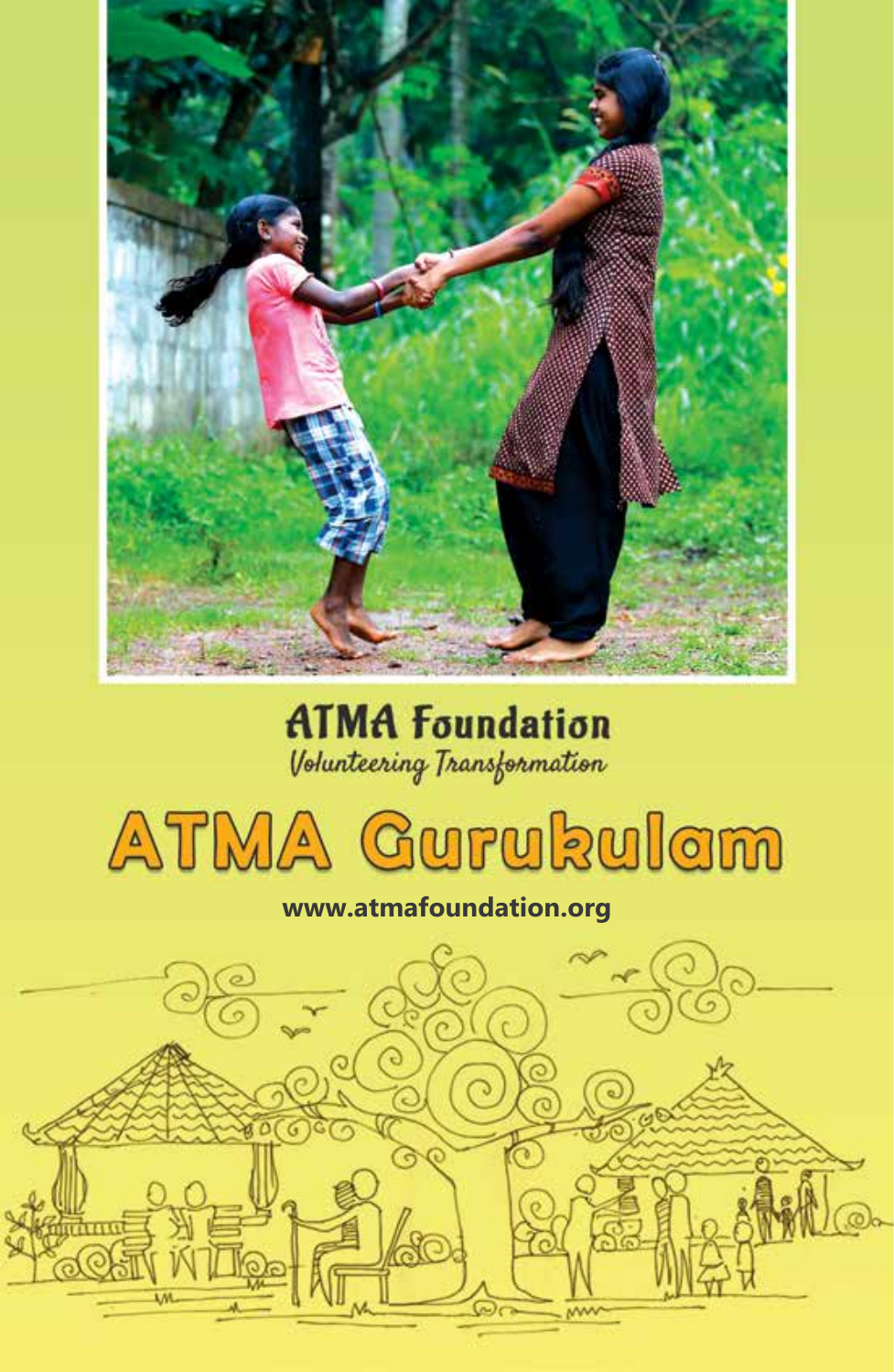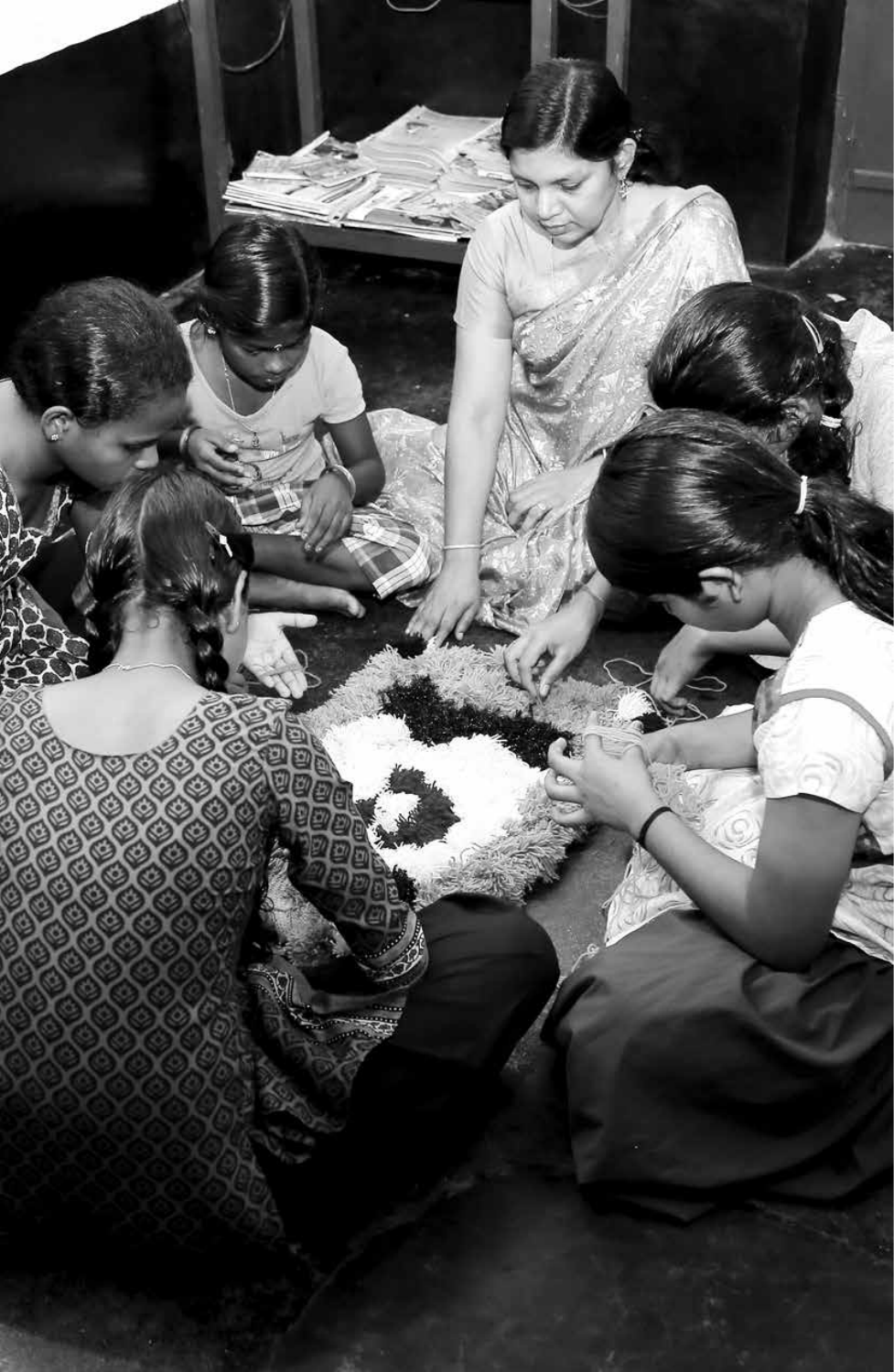## **Light the lamp of hope. Let her future glow.**

#### **Dear Blessed One, Salutations!**

FOCUS of ATMA Foundation is the empowerment of individuals and families to lead happier lives with healthier relationships. Through our 1265 compassion initiatives, we have reached out to over 2,11,000 families.

Our sincere gratitude to all those who have supported us!

Still, see the world of contrasts around us - for every educated, well-fed, well-clothed, loved and protected child, there are thousands who are illiterate, undernourished if not hungry, underdressed if clothed at all, and homeless if not orphans, and unloved and uncared for.

ATMA GURUKULAM was started as a care home for underprivileged girls, with focus on their education and holistic development so they grow up to become successful individuals who add value to the community they live in. So far, 29 girls have come under Gurukulam care. These girls add up to not even a fraction of the large numbers out there who are deprived of even the basic necessities of life – and this is the harsh reality!

Hence we hope to enhance our current facilities to accommodate more girls who are in need of home and care, and also to start a similar home for boys.

To acquire the necessary land and building, and develop the required infrastructure and facilities for ATMA Gurukulam, I EARNESTLY SEEK YOUR SUPPORT.

A contribution of what each individual/institution can spare can go a long way in meeting this urgent need of the society to some extent. Let's spare some, so, together, we can save many.

#### **Love, C. K. Suresh, Director, ATMA FOUNDATION**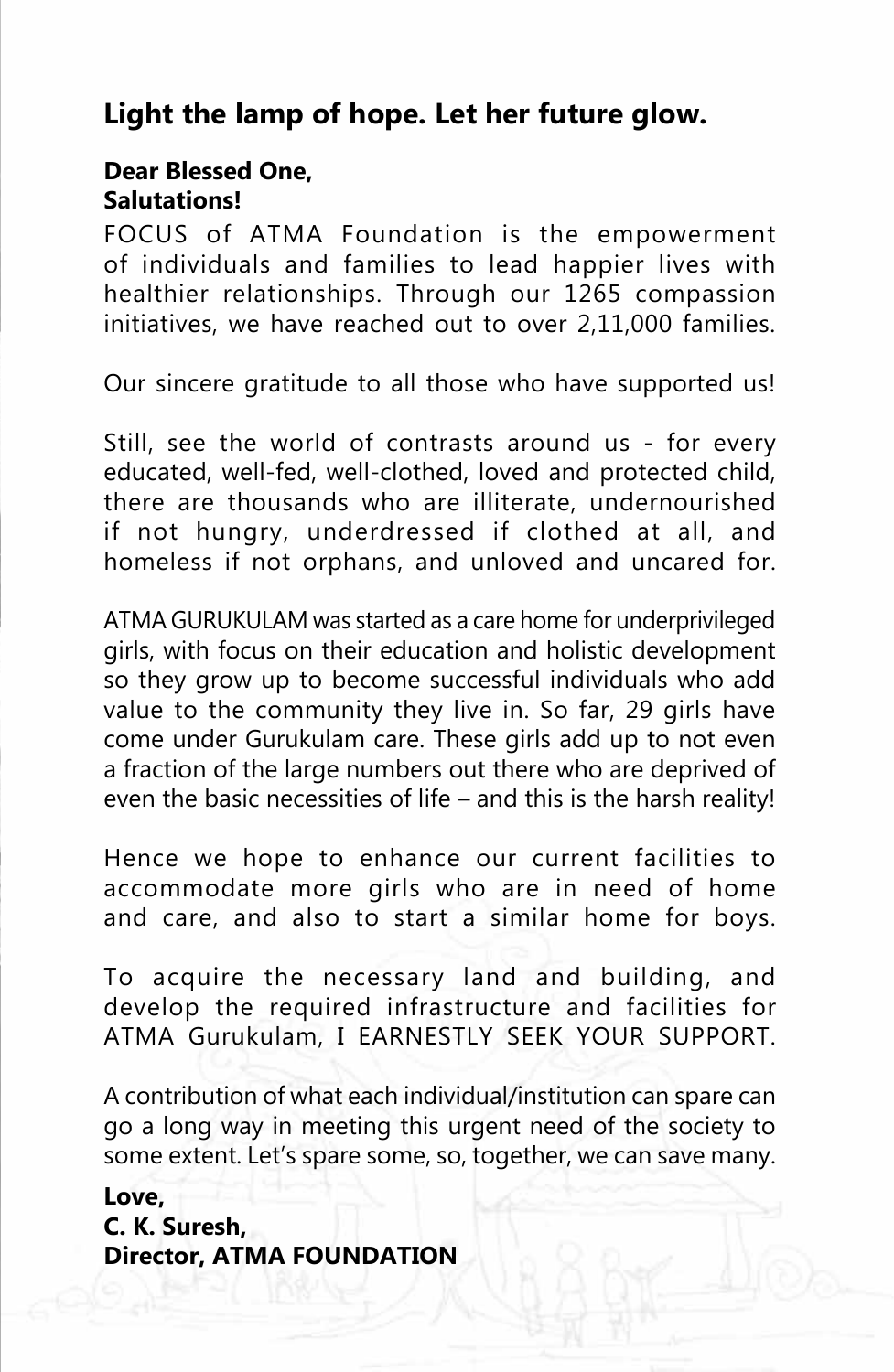![](_page_3_Picture_0.jpeg)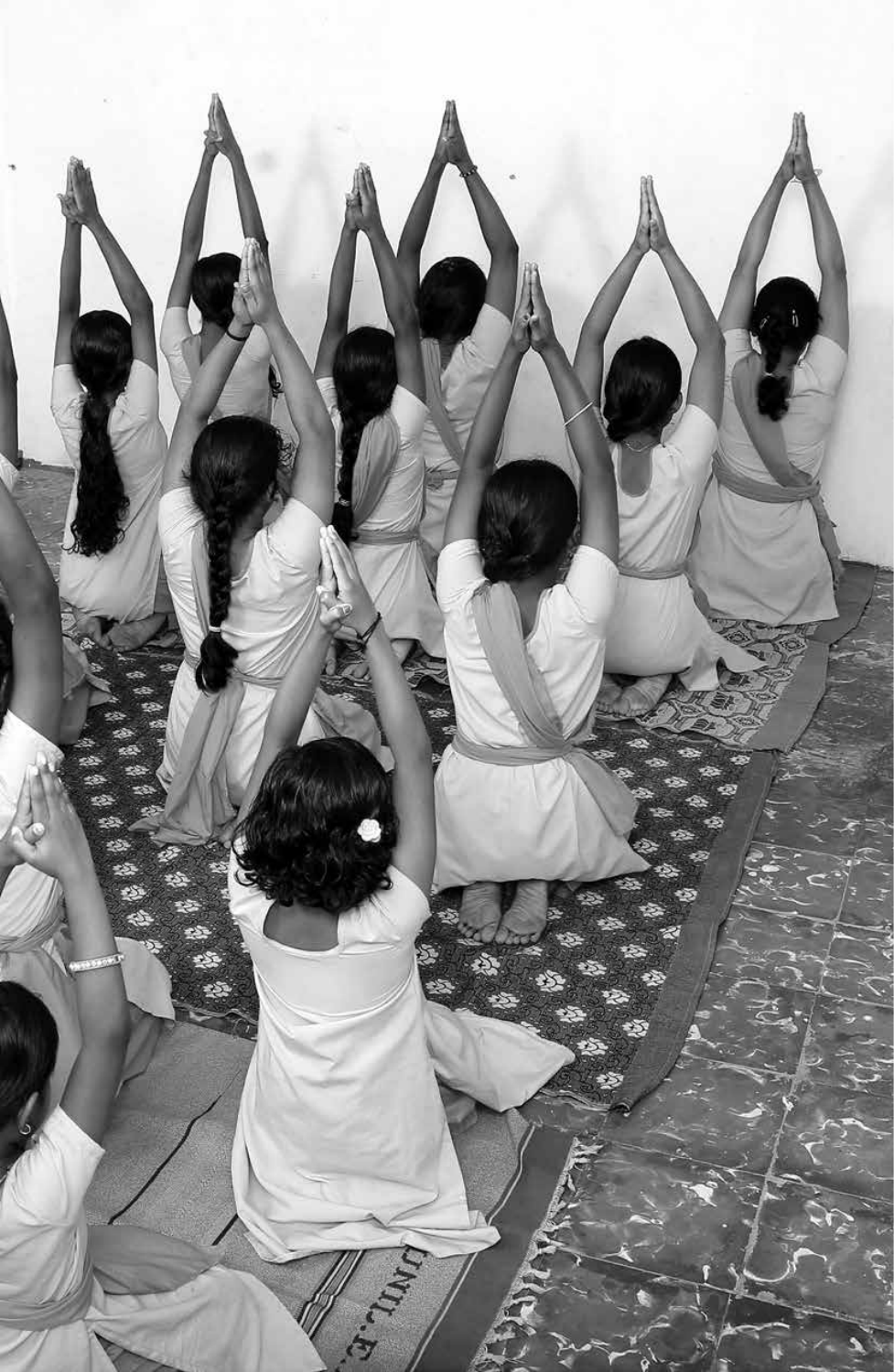## **ATMA GURUKULAM**

ATMA Gurukulam, a care home for girls from backward circumstances, provides them the love, security and freedom of a real home. With focus on education and holistic development, we envision their transformation into socially committed leaders of tomorrow.

## **MILESTONES**

- Started in 2011 with 4 girls
- Received approval from the Board of Control for Orphanages & Other Charitable Homes, Kerala, in 2014. (Reg No:2289, 03/09/2014)
- Currently accommodating 17 girls aged 8 to 20

## **UNIQUE APPROACH**

At ATMA Gurukulam, the potential of every child is explored and nurtured. The children here also receive:

- Extra academic support to boost school performance
- Regular training in classical arts from expert artistes
- Sports & martial arts training
- Opportunities to participate in workshops, camps and outings
- Individual empowerment & grooming to develop leadership skills, value clarification and an effective sense of self
- Mentoring & counselling support by trained ATMA Volunteers
- Life quidance by professionals in their chosen fields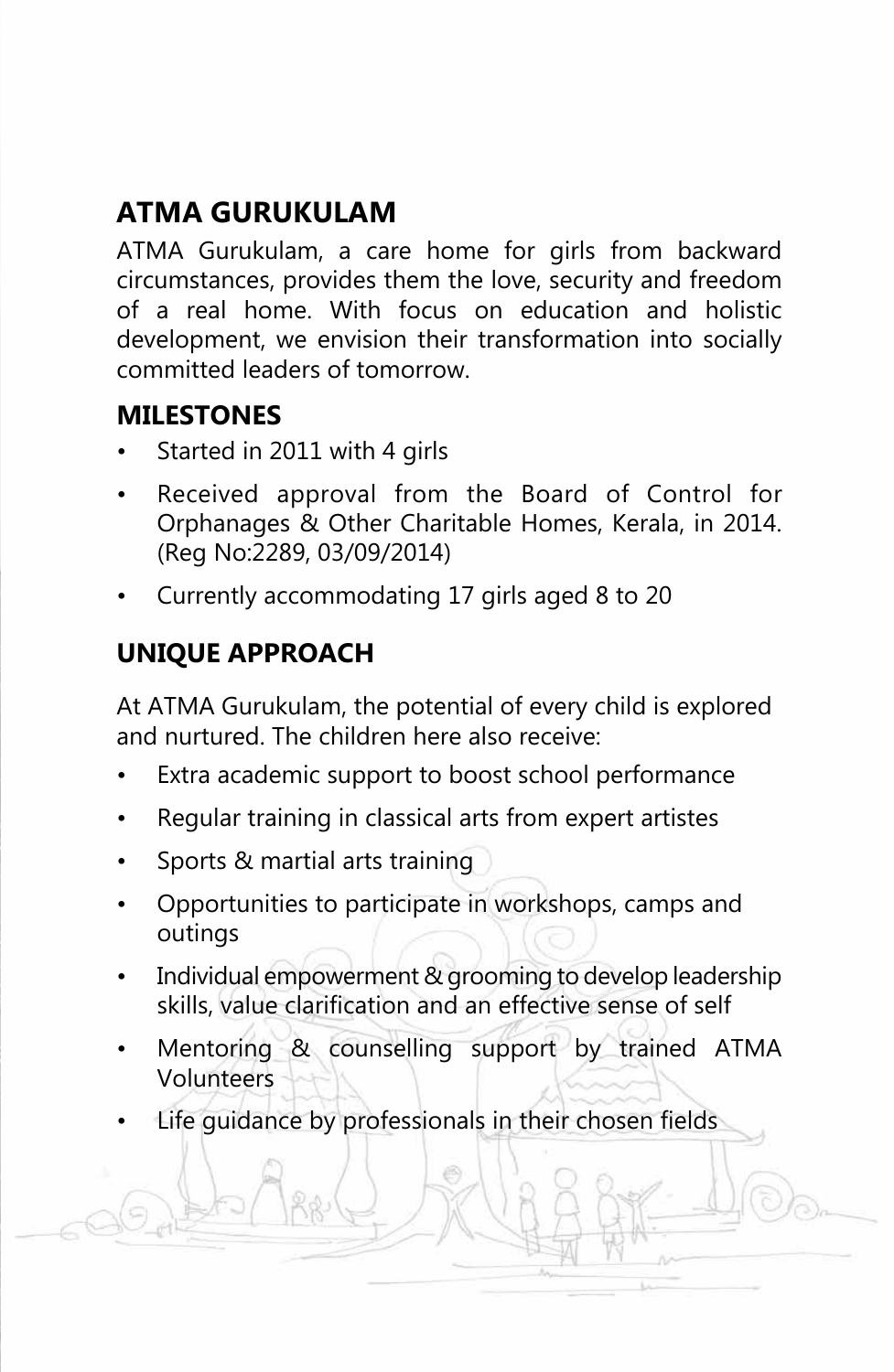![](_page_5_Picture_0.jpeg)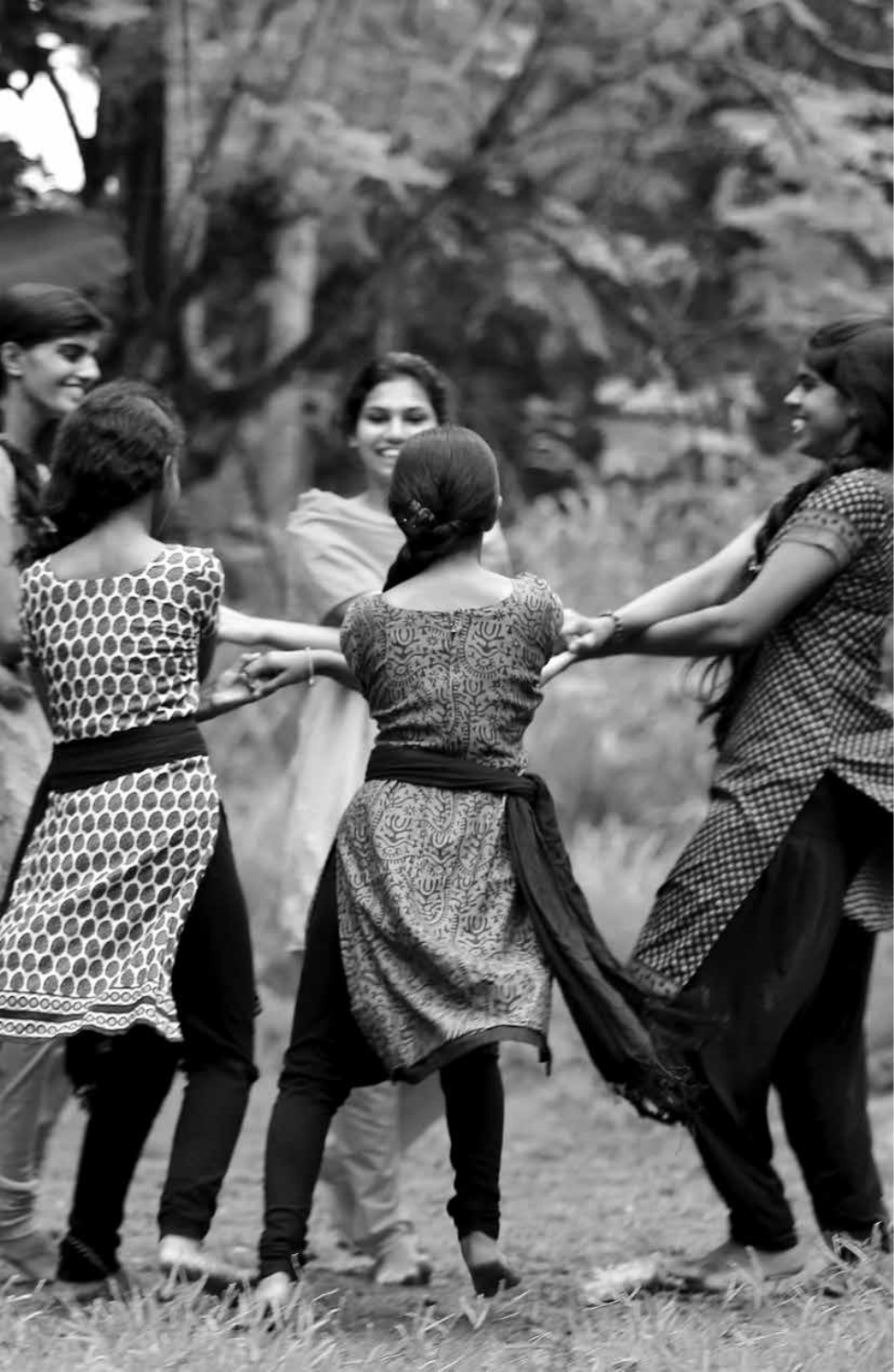## **YES! THEY RESPONDED WELL. The results are amazing!**

ATMA Volunteers have untiringly worked all these years for providing safe living and holistic growth opportunities for the children of the home. The children, in turn, have responded beautifully, bringing home numerous accolades in academics, co-curricular activities and leadership. Their amazing evolution reinforces our commitment.

#### **Hence we strive to take the project to the next level.**

- Acquire land & building for ATMA Gurukulam
- Develop infrastructure and facilities to accommodate 75 girls
- Develop a similar facility for boys

Infrastructure and facilities will be developed with strict adherence to the rules and regulations specified by Juvenile Justice Board and other concerned Govt departments.

![](_page_6_Picture_7.jpeg)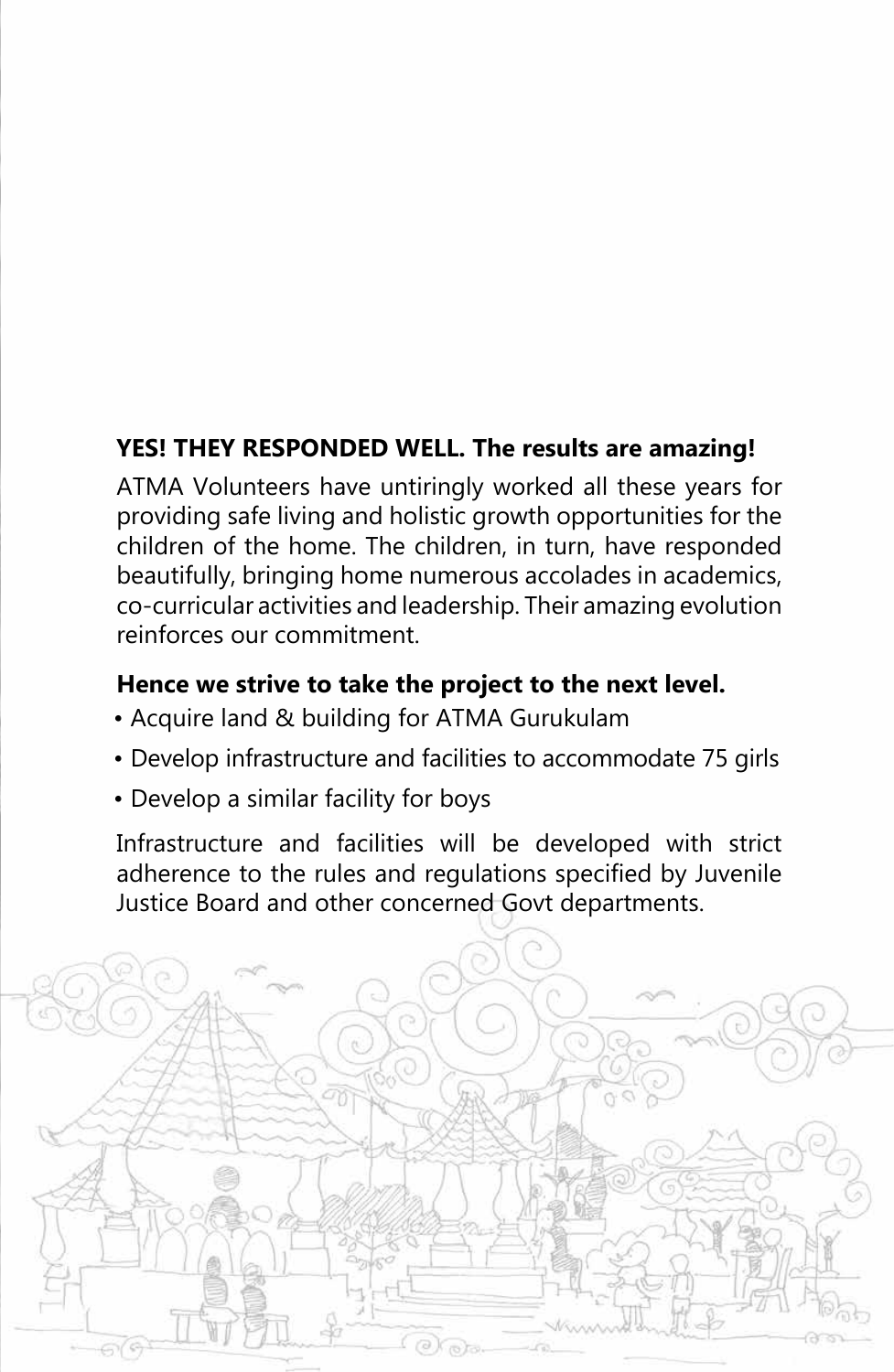#### **BUDGET ESTIMATE**

| $Land*$                               |                                                                     | 2,00,00,000  |
|---------------------------------------|---------------------------------------------------------------------|--------------|
| Boys' Home (75 children)              |                                                                     |              |
| Building with basic<br>infrastructure | 13000 sq ft $x$ INR<br>2300/sq ft                                   | 3,00,00,000  |
| <b>Other Amenities</b>                | Furniture & fittings,<br>Waste disposal & safety<br>mechanisms, etc | 1,00,00,000  |
| Girls' Home (75 children)             |                                                                     |              |
| Building with basic<br>infrastructure | 13000 sq ft x INR<br>2300/sq ft                                     | 3,00,00,000  |
| <b>Other Amenities</b>                | Furniture & fittings,<br>Waste disposal & safety<br>mechanisms, etc | 1,00,00,000  |
|                                       | ΤΟΤΑL                                                               | 10,00,00,000 |

\* More land is being sought to simultaneously develop our Elders' Home project which is integral to providing the right campus to host the children's homes.

## **Facilities include:**

- Living space with sufficient amenities
- Kitchen, Store & Dining Areas
- Study Area, Library & Reading Room
- Health & Medical Aid Room
- Reception & Office Area
- Classrooms/ Halls for Art Education, Yoga, Martial Arts, etc
- Recreation & Indoor Games Area
- Outdoor Sports Area
- Staff Accommodation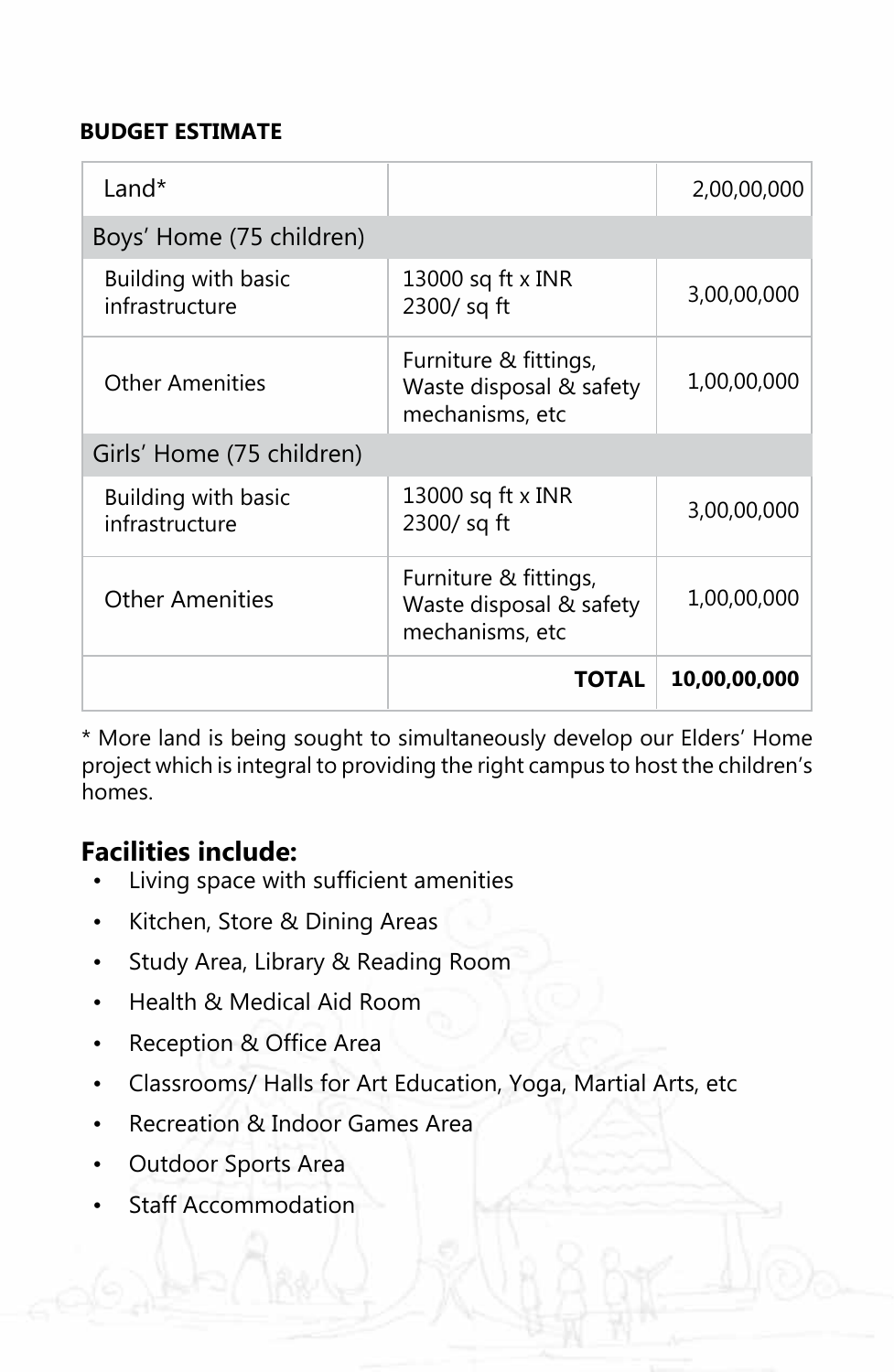## **CONTRIBUTE GENEROUSLY! We need your support.**

## **Send your contributions by cheque/DD/bank transfer to:**

ATMA Foundation, A/c No 000000035590559555 State Bank of India, SPBB Thrissur, Panickers' Tower, Aswini Junction, Thrissur - 680022 IFSC Code: SBIN0016085

## **Or Donate online at www.atmafoundation.org**

\* Donations to ATMA Foundation are eligible for 50% tax exemption u/s 80 G of I-T Act.

\* ATMA Foundation has recognition from the Ministry of Home Affairs, Govt of India, to accept Foreign Donations under FCRA rules.

## **For donations from abroad, please contact us**

**for FC account details.**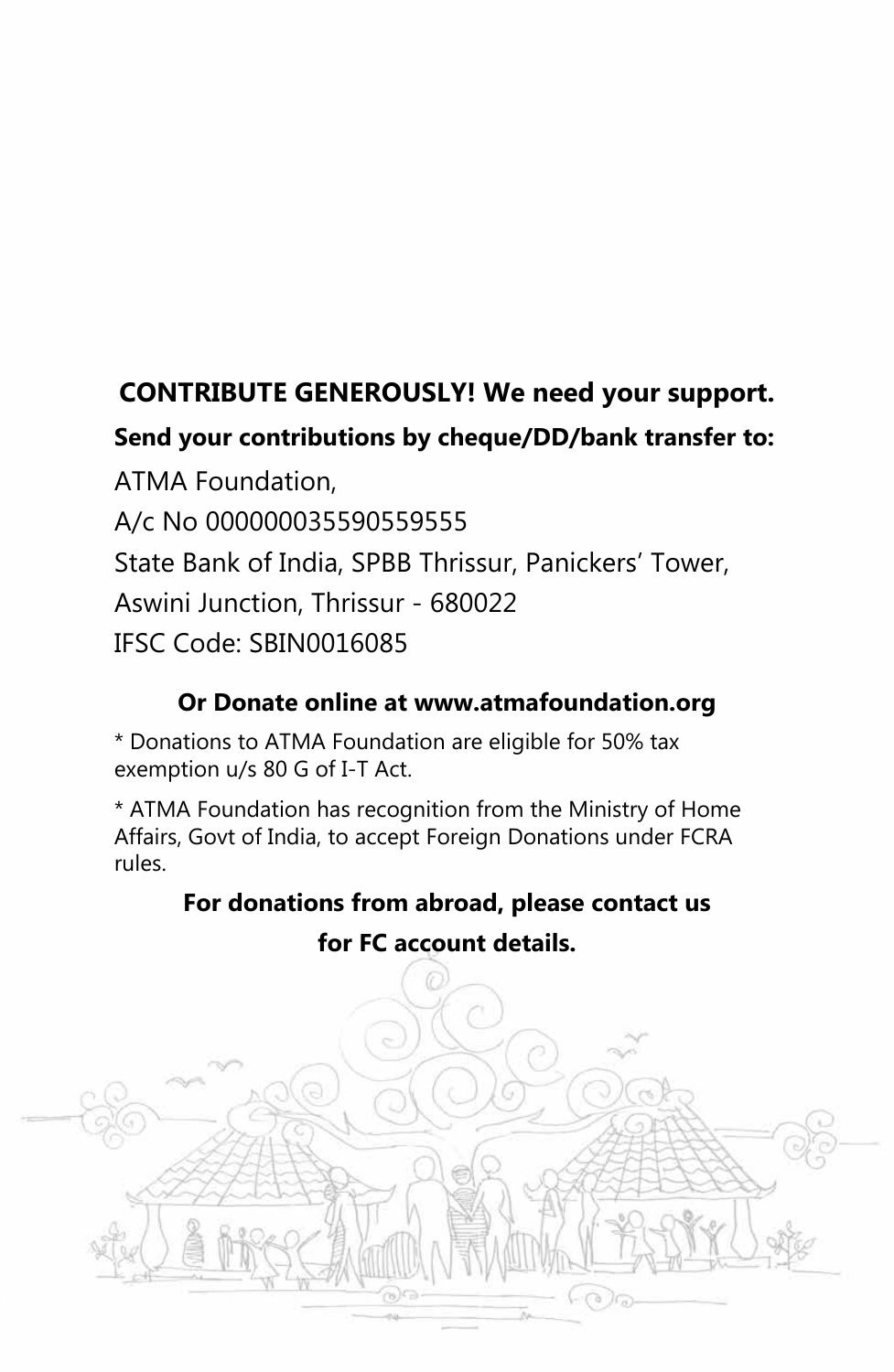![](_page_9_Picture_0.jpeg)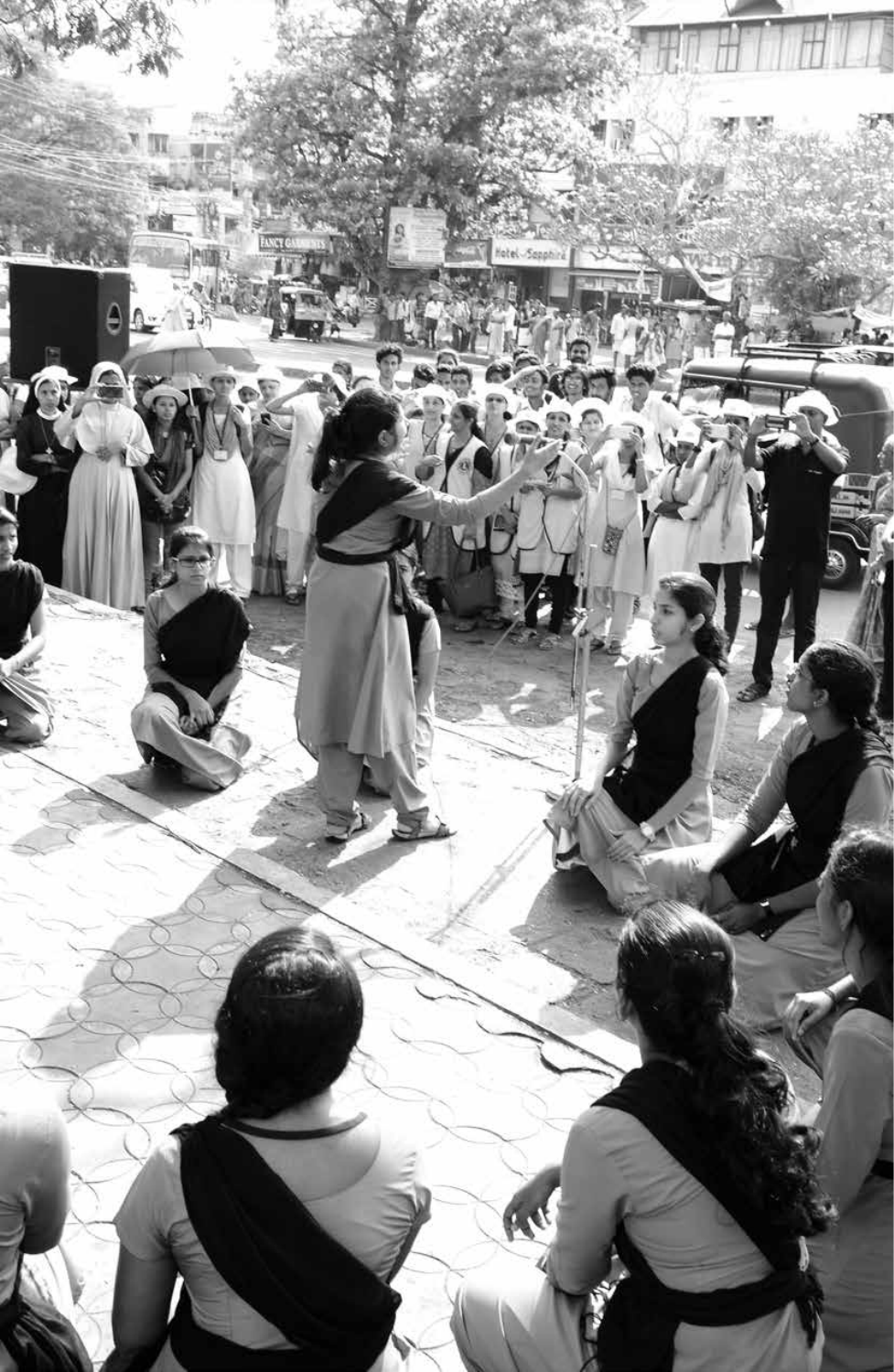## **ATMA FOUNDATION**

## **Activities**

- Counselling & Counselling Training
- Workshops, Seminars, Camps and Campaigns for Empowerment for various groups
- Community Health Initiatives

## **Campaigns**

- Living in Harmony  $-$  for the public
- P2P Problems to Possibilities for adolescents
- We Care on issues of women, children & elders

## **Projects:**

- ATMA Gurukulam
- ATMA CADC Child & Adolescent Development Centre
- ATMA FCC Family Counselling Centre
- ATMA Yoga Peethom Yoga Therapy & Training centre
- ATMA Kalakshetram Promoting art as culture